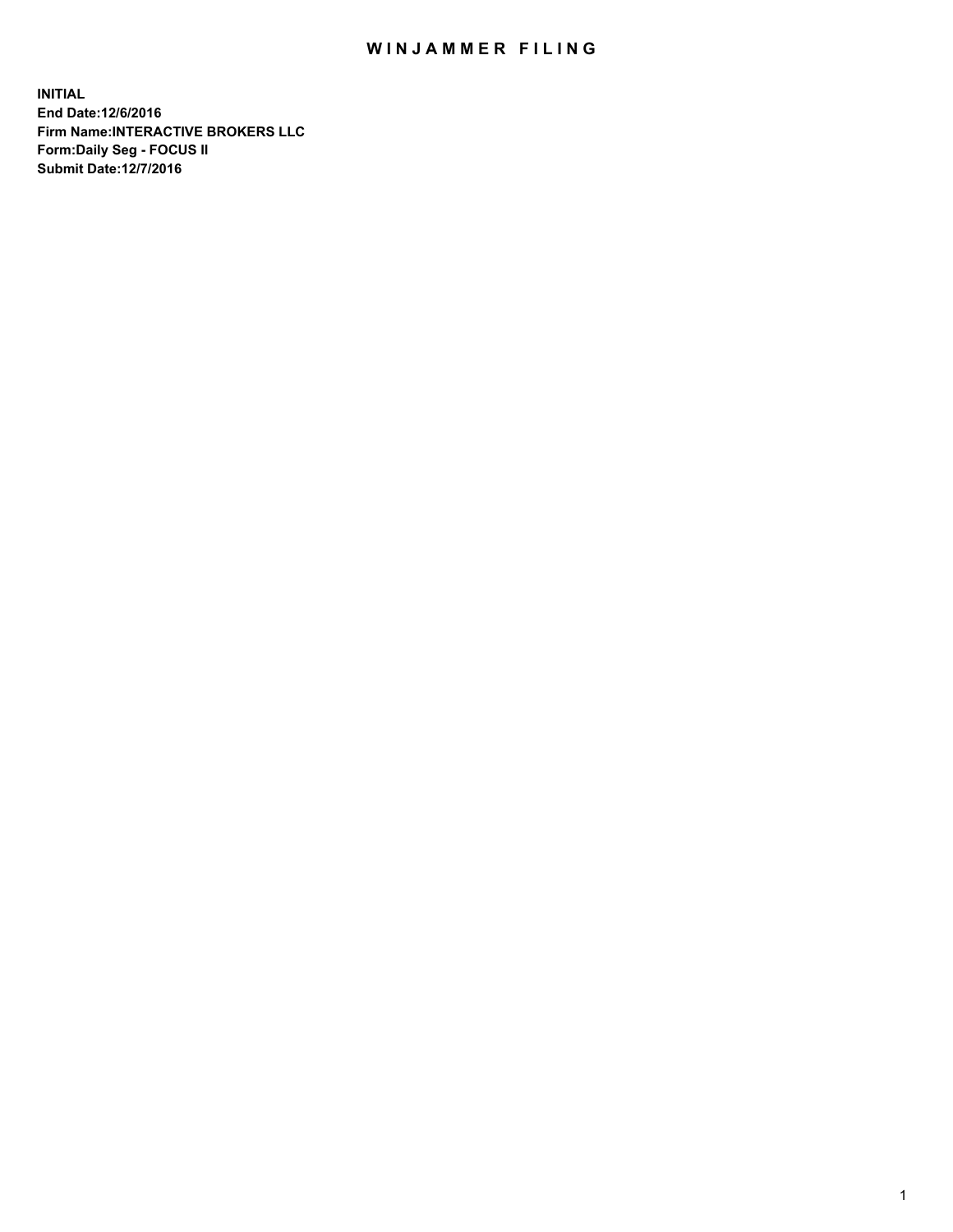## **INITIAL End Date:12/6/2016 Firm Name:INTERACTIVE BROKERS LLC Form:Daily Seg - FOCUS II Submit Date:12/7/2016 Daily Segregation - Cover Page**

| Name of Company<br><b>Contact Name</b><br><b>Contact Phone Number</b><br><b>Contact Email Address</b>                                                                                                                                                                                                                          | <b>INTERACTIVE BROKERS LLC</b><br>James Menicucci<br>203-618-8085<br>jmenicucci@interactivebrokers.c<br>om |
|--------------------------------------------------------------------------------------------------------------------------------------------------------------------------------------------------------------------------------------------------------------------------------------------------------------------------------|------------------------------------------------------------------------------------------------------------|
| FCM's Customer Segregated Funds Residual Interest Target (choose one):<br>a. Minimum dollar amount: ; or<br>b. Minimum percentage of customer segregated funds required:%; or<br>c. Dollar amount range between: and; or<br>d. Percentage range of customer segregated funds required between:% and%.                          | $\overline{\mathbf{0}}$<br>0<br>155,000,000 245,000,000<br>0 <sub>0</sub>                                  |
| FCM's Customer Secured Amount Funds Residual Interest Target (choose one):<br>a. Minimum dollar amount: ; or<br>b. Minimum percentage of customer secured funds required:%; or<br>c. Dollar amount range between: and; or<br>d. Percentage range of customer secured funds required between:% and%.                            | $\overline{\mathbf{0}}$<br>$\overline{\mathbf{0}}$<br>80,000,000 120,000,000<br>00                         |
| FCM's Cleared Swaps Customer Collateral Residual Interest Target (choose one):<br>a. Minimum dollar amount: ; or<br>b. Minimum percentage of cleared swaps customer collateral required:% ; or<br>c. Dollar amount range between: and; or<br>d. Percentage range of cleared swaps customer collateral required between:% and%. | $\overline{\mathbf{0}}$<br>$\overline{\mathbf{0}}$<br>0 <sub>0</sub><br><u>00</u>                          |

Attach supporting documents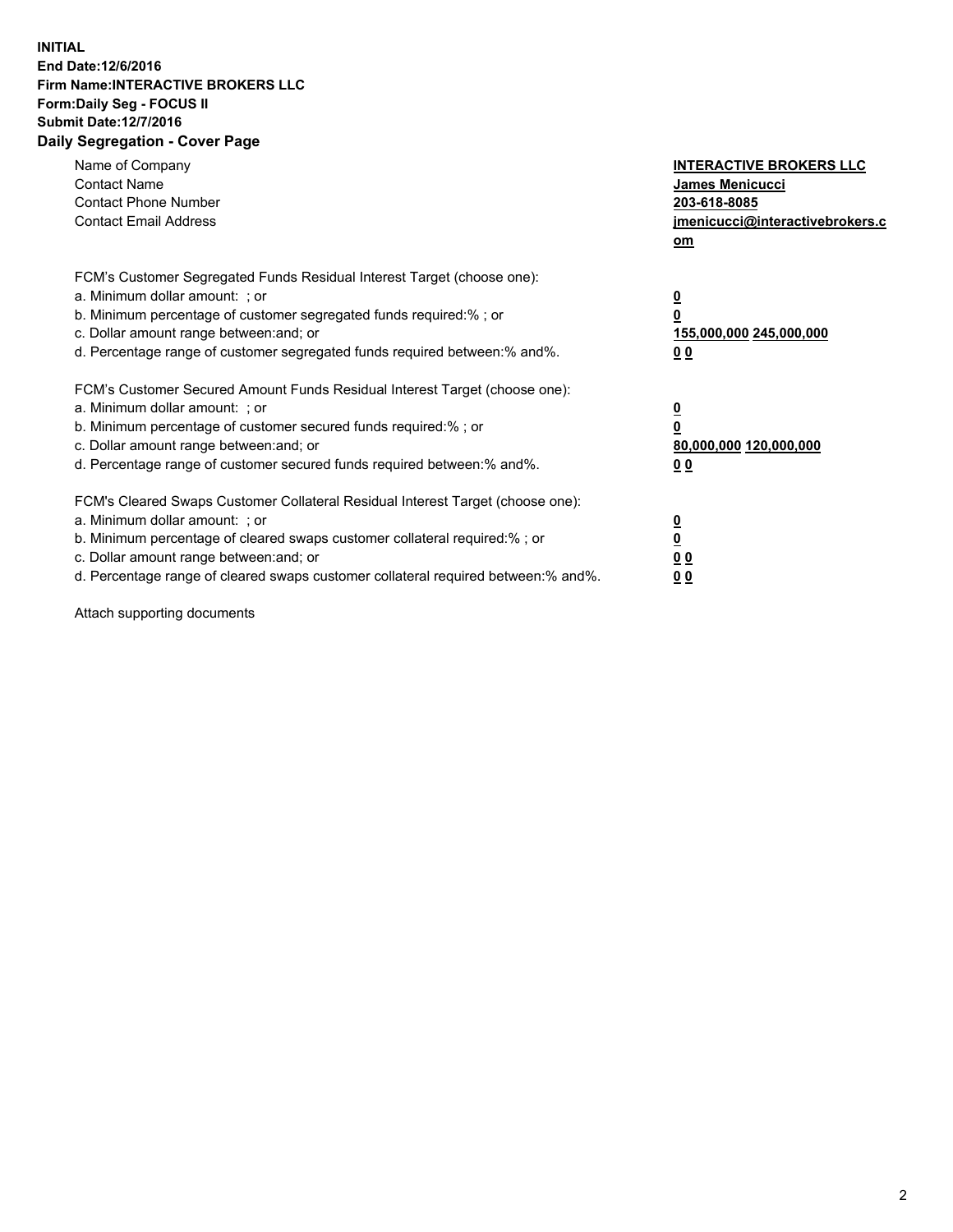## **INITIAL End Date:12/6/2016 Firm Name:INTERACTIVE BROKERS LLC Form:Daily Seg - FOCUS II Submit Date:12/7/2016 Daily Segregation - Secured Amounts**

|     | Dany Ocgregation - Oceanea Annoanta                                                                        |                                  |
|-----|------------------------------------------------------------------------------------------------------------|----------------------------------|
|     | Foreign Futures and Foreign Options Secured Amounts                                                        |                                  |
|     | Amount required to be set aside pursuant to law, rule or regulation of a foreign                           | $0$ [7305]                       |
|     | government or a rule of a self-regulatory organization authorized thereunder                               |                                  |
| 1.  | Net ledger balance - Foreign Futures and Foreign Option Trading - All Customers                            |                                  |
|     | A. Cash                                                                                                    | 343,674,977 [7315]               |
|     | B. Securities (at market)                                                                                  | 0 [7317]                         |
| 2.  | Net unrealized profit (loss) in open futures contracts traded on a foreign board of trade                  | 14,502,457 [7325]                |
| 3.  | Exchange traded options                                                                                    |                                  |
|     | a. Market value of open option contracts purchased on a foreign board of trade                             | 314,483 [7335]                   |
|     | b. Market value of open contracts granted (sold) on a foreign board of trade                               | -46,095 [7337]                   |
| 4.  | Net equity (deficit) (add lines 1.2. and 3.)                                                               | 358,445,822 [7345]               |
| 5.  | Account liquidating to a deficit and account with a debit balances - gross amount                          | <b>50,212</b> [7351]             |
|     | Less: amount offset by customer owned securities                                                           | 0 [7352] 50,212 [7354]           |
| 6.  | Amount required to be set aside as the secured amount - Net Liquidating Equity                             | 358,496,034 [7355]               |
|     | Method (add lines 4 and 5)                                                                                 |                                  |
| 7.  | Greater of amount required to be set aside pursuant to foreign jurisdiction (above) or line                | 358,496,034 [7360]               |
|     | 6.                                                                                                         |                                  |
|     | FUNDS DEPOSITED IN SEPARATE REGULATION 30.7 ACCOUNTS                                                       |                                  |
| 1.  | Cash in banks                                                                                              |                                  |
|     | A. Banks located in the United States                                                                      | $0$ [7500]                       |
|     | B. Other banks qualified under Regulation 30.7                                                             | 0 [7520] 0 [7530]                |
| 2.  | Securities                                                                                                 |                                  |
|     | A. In safekeeping with banks located in the United States                                                  | 401,129,047 [7540]               |
|     | B. In safekeeping with other banks qualified under Regulation 30.7                                         | 0 [7560] 401,129,047 [7570]      |
| 3.  | Equities with registered futures commission merchants                                                      |                                  |
|     | A. Cash                                                                                                    | $0$ [7580]                       |
|     | <b>B.</b> Securities                                                                                       | $0$ [7590]                       |
|     | C. Unrealized gain (loss) on open futures contracts                                                        | $0$ [7600]                       |
|     | D. Value of long option contracts                                                                          | $0$ [7610]                       |
|     | E. Value of short option contracts                                                                         | 0 [7615] 0 [7620]                |
| 4.  | Amounts held by clearing organizations of foreign boards of trade                                          |                                  |
|     | A. Cash                                                                                                    | $0$ [7640]                       |
|     | <b>B.</b> Securities                                                                                       | $0$ [7650]                       |
|     | C. Amount due to (from) clearing organization - daily variation                                            | $0$ [7660]                       |
|     | D. Value of long option contracts                                                                          | $0$ [7670]                       |
|     | E. Value of short option contracts                                                                         | 0 [7675] 0 [7680]                |
| 5.  |                                                                                                            |                                  |
|     | Amounts held by members of foreign boards of trade<br>A. Cash                                              |                                  |
|     | <b>B.</b> Securities                                                                                       | 79,224,520 [7700]                |
|     |                                                                                                            | $0$ [7710]                       |
|     | C. Unrealized gain (loss) on open futures contracts                                                        | 10,437,395 [7720]                |
|     | D. Value of long option contracts                                                                          | 314,484 [7730]                   |
|     | E. Value of short option contracts                                                                         | -46,096 [7735] 89,930,303 [7740] |
| 6.  | Amounts with other depositories designated by a foreign board of trade                                     | 0 [7760]                         |
| 7.  | Segregated funds on hand                                                                                   | $0$ [7765]                       |
| 8.  | Total funds in separate section 30.7 accounts                                                              | 491,059,350 [7770]               |
| 9.  | Excess (deficiency) Set Aside for Secured Amount (subtract line 7 Secured Statement<br>Page 1 from Line 8) | 132,563,316 [7380]               |
| 10. | Management Target Amount for Excess funds in separate section 30.7 accounts                                | 80,000,000 [7780]                |
| 11. | Excess (deficiency) funds in separate 30.7 accounts over (under) Management Target                         | 52,563,316 [7785]                |
|     |                                                                                                            |                                  |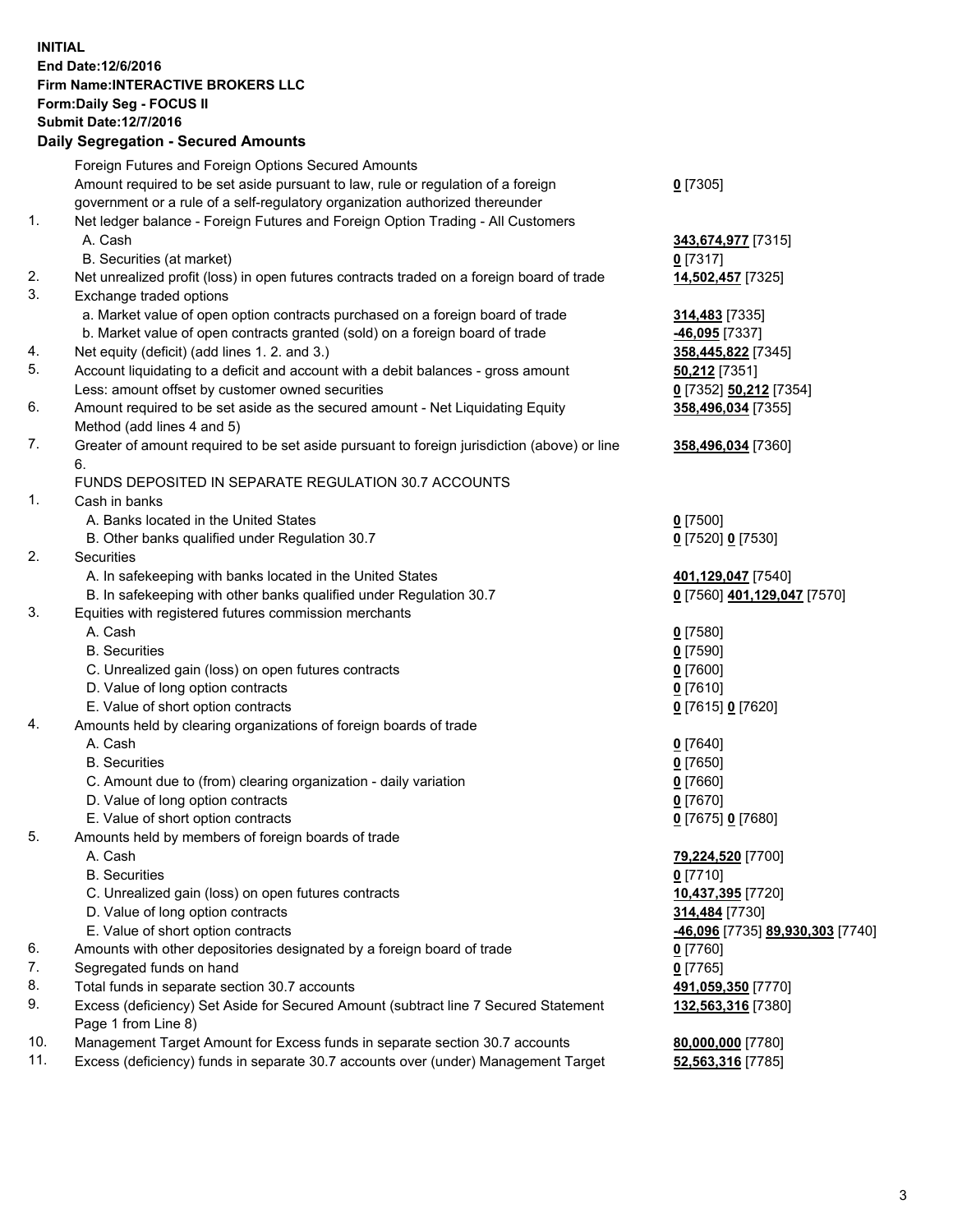**INITIAL End Date:12/6/2016 Firm Name:INTERACTIVE BROKERS LLC Form:Daily Seg - FOCUS II Submit Date:12/7/2016 Daily Segregation - Segregation Statement** SEGREGATION REQUIREMENTS(Section 4d(2) of the CEAct) 1. Net ledger balance A. Cash **3,247,017,263** [7010] B. Securities (at market) **0** [7020] 2. Net unrealized profit (loss) in open futures contracts traded on a contract market **-38,212,537** [7030] 3. Exchange traded options A. Add market value of open option contracts purchased on a contract market **126,650,114** [7032] B. Deduct market value of open option contracts granted (sold) on a contract market **-222,876,069** [7033] 4. Net equity (deficit) (add lines 1, 2 and 3) **3,112,578,771** [7040] 5. Accounts liquidating to a deficit and accounts with debit balances - gross amount **404,802** [7045] Less: amount offset by customer securities **0** [7047] **404,802** [7050] 6. Amount required to be segregated (add lines 4 and 5) **3,112,983,573** [7060] FUNDS IN SEGREGATED ACCOUNTS 7. Deposited in segregated funds bank accounts A. Cash **118,017,443** [7070] B. Securities representing investments of customers' funds (at market) **1,971,381,796** [7080] C. Securities held for particular customers or option customers in lieu of cash (at market) **0** [7090] 8. Margins on deposit with derivatives clearing organizations of contract markets A. Cash **18,614,102** [7100] B. Securities representing investments of customers' funds (at market) **1,345,243,054** [7110] C. Securities held for particular customers or option customers in lieu of cash (at market) **0** [7120] 9. Net settlement from (to) derivatives clearing organizations of contract markets **-10,512,821** [7130] 10. Exchange traded options A. Value of open long option contracts **126,646,240** [7132] B. Value of open short option contracts **-222,872,516** [7133] 11. Net equities with other FCMs A. Net liquidating equity **0** [7140] B. Securities representing investments of customers' funds (at market) **0** [7160] C. Securities held for particular customers or option customers in lieu of cash (at market) **0** [7170] 12. Segregated funds on hand **0** [7150] 13. Total amount in segregation (add lines 7 through 12) **3,346,517,298** [7180] 14. Excess (deficiency) funds in segregation (subtract line 6 from line 13) **233,533,725** [7190] 15. Management Target Amount for Excess funds in segregation **155,000,000** [7194] **78,533,725** [7198]

16. Excess (deficiency) funds in segregation over (under) Management Target Amount Excess